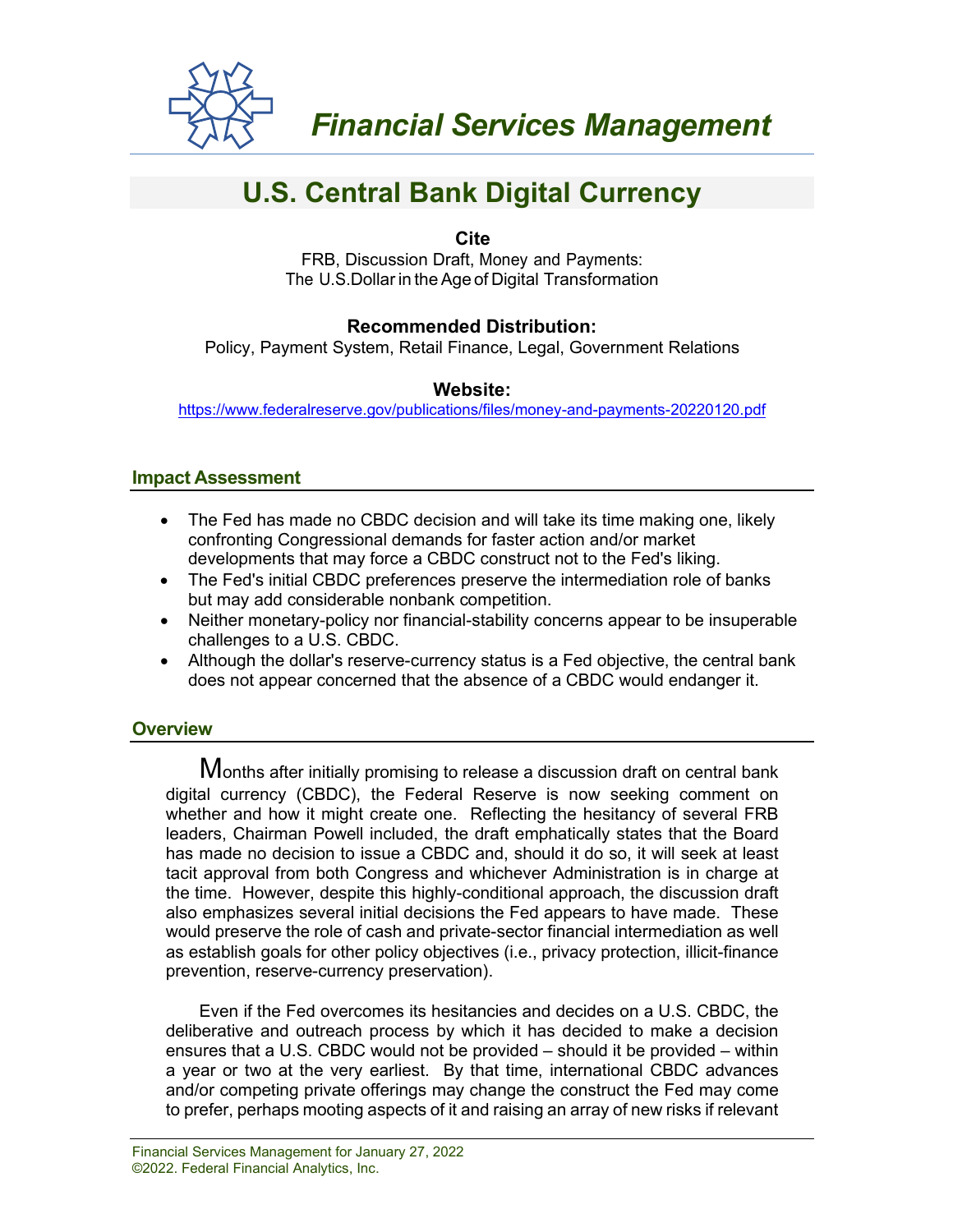rules are only considered in the wake of the Fed's CBDC decision. The fate of the U.S. dollar as the globe's reserve currency may also be affected by delay, although the Fed is secure in its belief that this cannot occur.

#### **Impact**

While the Fed considers its options, other nations are moving quickly to adopt CBDC and global bodies are announcing success with an array of crossborder settlement projects. Indeed, the Bank for International Settlements has laid out and essentially endorsed a "two-tier" CBDC framework.[1](#page-1-0) The BIS policy's details are often less definitive than its over-arching statements might suggest on issues such as privacy protection and financial stability, but its conclusions nonetheless suggest that the efforts dozens of central banks are undertaking to launch CBDC could leave the U.S. isolated if it fails to decide on a CBDC and marginalized by other CBDCs on which global finance and trade come increasingly to rely.

However, most other national financial systems are differently structured and regulated than that in the U.S., making it possible that – no matter how well CBDC suits others – it is inappropriate for the United States. The Board is indeed open to "better" options and it is possible that some of these might preserve the largelyprivate nature of U.S. financial intermediation and that of some aspects of the payment system, also furthering innovation and inclusion in ways that might prove challenging to the U.S. central bank by virtue of its mandate, limited regulatory reach under current law, enormous size, and complex decision-making process.

The Fed's discussion draft is carefully ambivalent about the benefits and risks it details for CBDC configurations within the broad parameters on which it has at least conditionally decided. However, perhaps none of these initial calls is as critical to financial institutions as the extent to which the FRB would supplant their role as deposit-takers, lenders, payment providers or all three. As discussed below, the tone of the Fed's CBDC premises is that the central bank would not serve as a financial intermediator, thus not replacing private institutions.

Even so, the private institutions with which it chooses to provide CBDC services would be as critical to the future U.S. financial system as the extent to which the Fed reverses its current decision to allow non-banking organizations and credit unions access to its payment system.<sup>[2](#page-1-1)</sup> The draft suggests change, building on a pending Fed proposal dealing with access to the current payment system which might grant "regulated" nonbanks access akin to that now afforded to banks. $3$  The discussion draft indicates that this might also be the case for CBDC.

Should CBDC open the payment system to nonbanks, the type of regulation the Board decides justifies eligibility would determine the relative competitiveness of banking organizations. However, even if the regulatory threshold is high, banks would lose one source of franchise value long considered key to their charters

<span id="page-1-0"></span><sup>1</sup> See *Client Report* **CBDC6**, June 24, 2021.

<span id="page-1-1"></span><sup>2</sup> See **PAYMENT20**, *Financial Services Management*, August 13, 2020.

<span id="page-1-2"></span><sup>3</sup> See **PAYMENT22**, *Financial Services Management*, May 10, 2021.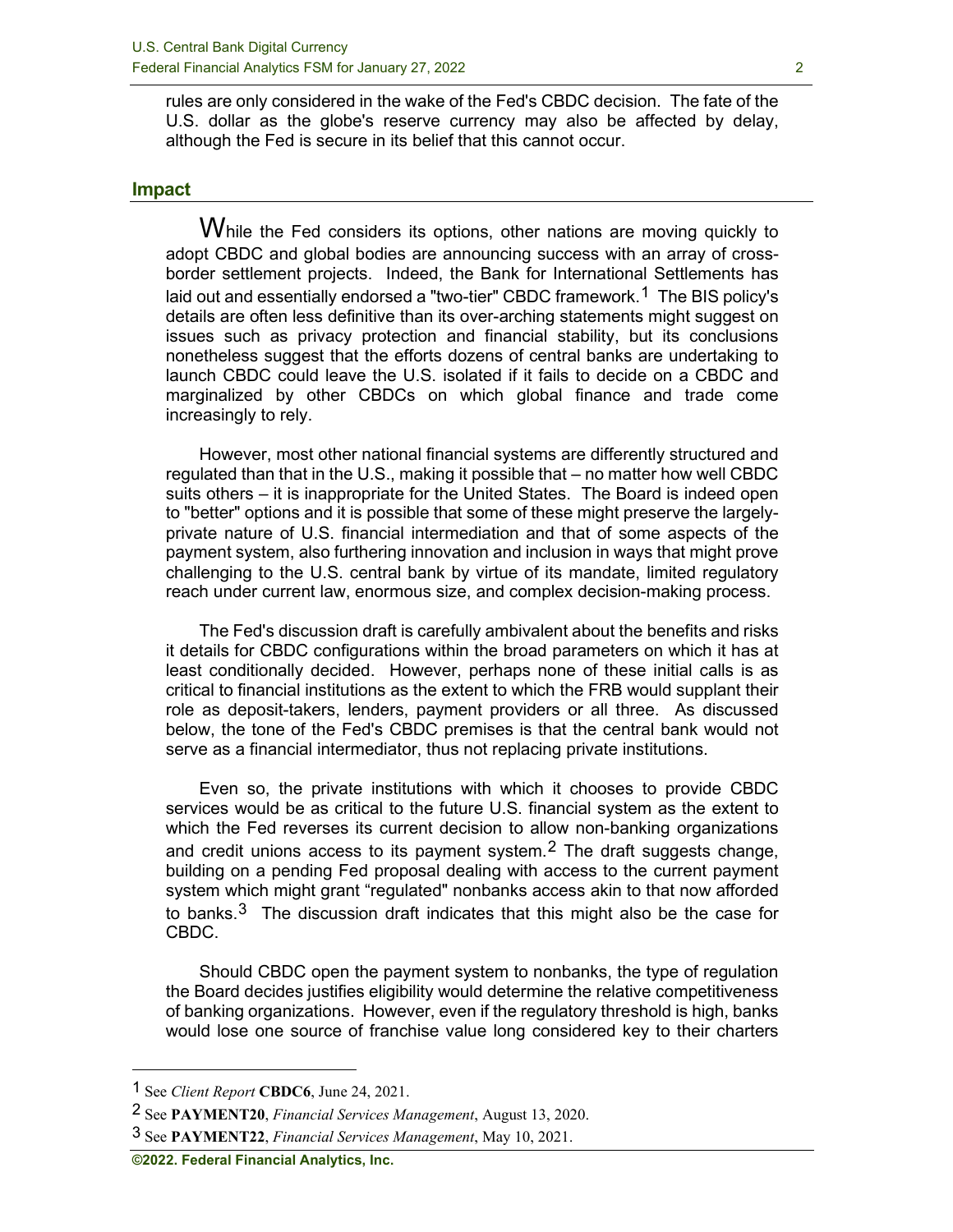especially if the full body of rules applicable to them remains and "regulated" nonbanks are still not covered by all of this comprehensive, costly construct. Combined with the other ways in which nonbanks and tech-platform companies compete with insured depository institutions and/or own them, CBDC access for even just some nonbanks could be an inflection point for the U.S. financial system.

From a macroeconomic perspective, no question is as critical as another the Fed explores in the discussion draft: the extent to which CBDC affects monetarypolicy transmission. The Board's initial view is ambivalent; it cites numerous ways in which CBDC works for and against efficient policy transmission, appearing to conclude that most of the risks can be mitigated by CBDC design. The Fed's most important concern as a central bank may thus not prove the CBDC impediment some anticipated.

CBDC's financial-stability questions are at least as structural as those germane to monetary policy. The Board's discussion here is even more ambivalent than that related to monetary policy and it provides no inkling as to its conclusion in the questions posed for comment. However, the brief discussion of design remedies for heightened instability suggests that the Fed is also not unduly concerned by this CBDC consideration.

However, with regard to the discussion of financial-sector impact, the draft implies that CBDC is at the least preferable to stablecoin and other private-sector alternatives. The Fed may thus well come to conclude that its dominance of a new form of central-bank money is preferable to any other new forms of bank or nonbank money.

Among the most compelling potential benefits of CBDC is its likely reduction in cross-border payment costs to individuals and small businesses. This is a top priority for global regulators which have already advanced a comprehensive improvement program anticipating widespread CBDC adoption.[4](#page-2-0) The Fed's CBDC report notes that the average remittance costs fund-senders 5.4 percent of principal, adversely affecting both immigrants and small businesses obtaining foreign supplies. It does not go on from this to discuss how a U.S. CBDC would reduce remittance costs or what the U.S. will do if most other nations have CBDCs through which cross-border payments are transmitted but the U.S. continues to rely on bank and nonbank forms of money.

The Fed does acknowledge that asymmetries between the U.S. and global payment system might adversely affect the dollar's reserve currency status, but it does not lay out pros and cons of various options beyond stating that preserving reserve currency is another Fed objective with or without CBDC. Bipartisan Members of the House are far more concerned than the Fed about the possible dominance of China and loss of reserve-currency status,  $5$  and issue also frequently addressed in Congressional hearings.[6](#page-2-2)

**Federal Financial Analytics, Inc. 2101 L Street, N.W., Suite 300, Washington, D.C. 20037 Phone: (202) 589-0880 E-mail: [info@fedfin.com](mailto:info@fedfin.com) Website[: www.fedfin.com](http://www.fedfin.com/)**

<span id="page-2-0"></span><sup>4</sup> See **PAYMENT23,** *Financial Services Management*, June 7, 2021.

<span id="page-2-2"></span><span id="page-2-1"></span><sup>5</sup> See **CBDC4**, *Financial Services Management*, June 2, 2021.

<sup>6</sup> See **CBDC2**, *Financial Services Management*, October 1, 2020.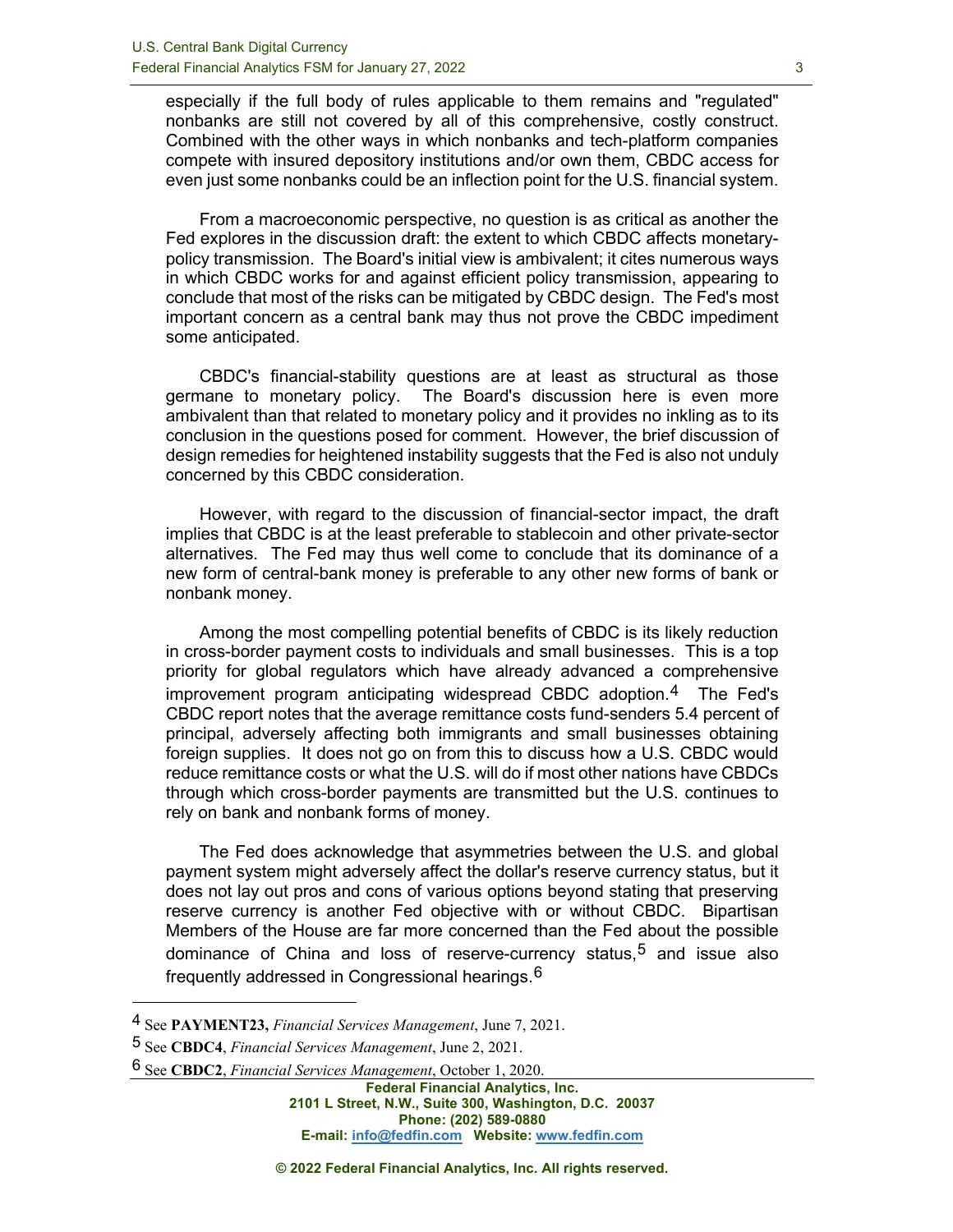Another increasingly important Fed objective pertains to financial inclusion. Again, the draft is ambivalent; it suggests numerous financial-inclusion benefits derived from CBDC but notes that these might well be achieved via other forms of innovation. The report does not acknowledge issues of concern in other CBDC discussions – e.g., the continuing "digital divide" limiting low-income community broadband access and/or access obstacles to the disabled or elderly individuals. It does, however, solicit comment on inclusion which may well spark consideration of these concerns.

#### **What's Next**

 $T$ he discussion draft was released on January 20. Signaling that the Fed is in no hurry to make CBDC decisions, comments on it are not due until May 20. Although this is not a formal administrative matter, all comments will be made public. The Board also plans extensive public outreach and hearings, none of which have yet been scheduled.

All of this outreach is apparently required before any decision is made that would lead to a specific CBDC proposal that would then be submitted to Congress and the Administration. If the Fed then awaits Congressional direction, CBDC could be considerably delayed and its legal-tender status perhaps endangered. The discussion draft says that the Fed would prefer express statutory authorization – i.e., new law that would likely take still longer to finalize and thus postpone CBDC for at the least one more year after the Fed describes its preferred approach. Whether it could also get that approach if Congress weighs in is also uncertain – for example, Democrats appear to favor an approach in which the Fed would offer "FedAccounts" and thus play a far larger role than this paper believes appropriate.<sup>[7](#page-3-0)</sup> The Fed has, however, left open the possibility that it might act without express authorization, a step it would presumably take if it decides to offer a CBDC and fears undue delay or undesirable change.

Despite the slow pace of high-level decisions, the FRB will continue to work with global counterparties to develop CBDC standards for cross-border payments. The draft does not also make clear if Federal Reserve Bank of Boston/MIT technology efforts germane to the U.S. will continue beyond describing them, but this appears to be the case.

#### **Analysis**

For purposes of this paper, the Fed follows the Bank for International Settlements' general CBDC construct.<sup>[8](#page-3-1)</sup> As a result, CBDC is considered a widely-available digital liability denominated like physical fiat currency of the Federal Reserve. Much of the discussion assumes this widely-available construct, but a footnote indicates Fed's openness also to narrow-purpose CBDC for wholesale or other payment purposes. Comment on these narrow options is solicited.

<span id="page-3-0"></span><sup>7</sup> See **CBDC**, *Financial Services Management*, May 16, 2020.

<span id="page-3-1"></span><sup>8</sup> See **CBDC6**, *Financial Services Management*, June 24, 2021.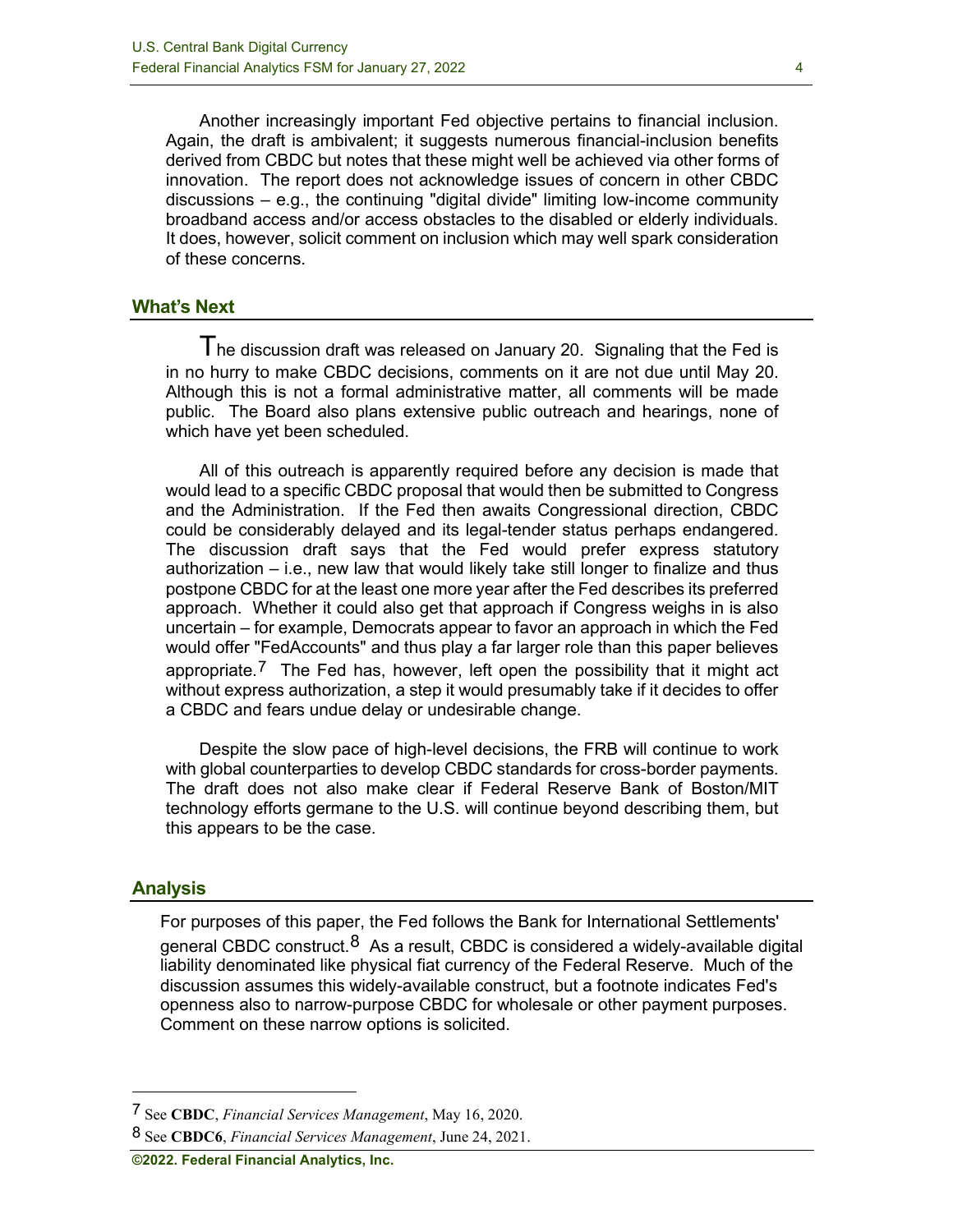### *A. Assumptions*

Those on which the draft rests include:

- U.S. CBDC would be the equivalent of paper money in terms of wide availability. However, the paper also indicates that the Fed believes it would need to involve some form of digital identification akin to the way banks now ensure that their customers are who they or others represent them to be.
- CBDC should complement not replace current forms of money or private financial services.
- CBDC would need to be readily transferable among a wide range of customers and intermediaries.
- CBDC will need to satisfy the FRB and key officials that its benefits outweigh its risks, especially with regard to privacy protection and illicit-finance prevention. The Fed will also wish to see widespread public support.
- CBDC transactions would need to be real-time and final, serving as the payment medium for consumer purchases of even small-value goods and services and of government benefit, tax, or other payments.

## *B. Costs and Benefits*

Benefits could include:

- a new foundation for the payment system that bridges old and new payment systems as well as for private-sector innovation;
- a level playing field for innovators of all sizes;
- new capabilities meeting the needs of a digitalizing economy (e.g., micro-payments);
- enhanced cross-border payments;
- support for the Dollar's international role;
- financial inclusion, with the Fed noting that this is a policy priority but also that further study is required to assess it. This is now under way at the Federal Reserve Bank of Cleveland; and
- greater public access to safe central-bank money.

Risks may include:

- fundamental changes to U.S. financial structure, adversely affecting financial intermediation and low-risk asset demand. However, CBDC design could remedy at least some of this risk;
- financial-system instability, with design features again key to the extent of the risk;

**Federal Financial Analytics, Inc. 2101 L Street, N.W., Suite 300, Washington, D.C. 20037 Phone: (202) 589-0880 E-mail: [info@fedfin.com](mailto:info@fedfin.com) Website[: www.fedfin.com](http://www.fedfin.com/)**